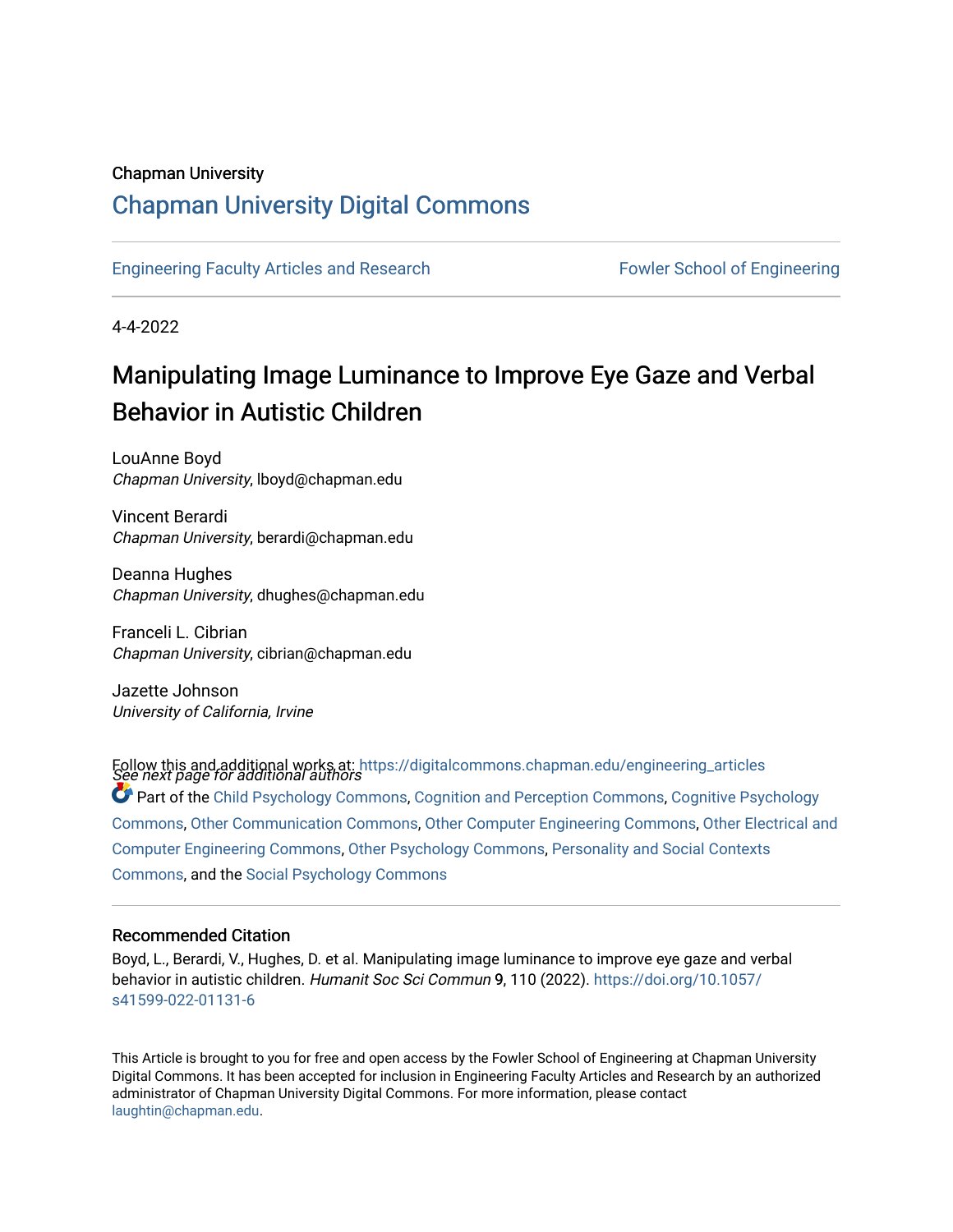## Manipulating Image Luminance to Improve Eye Gaze and Verbal Behavior in Autistic Children

## **Comments**

This article was originally published in Humanities and Social Sciences Communications, volume 9, in 2022. <https://doi.org/10.1057/s41599-022-01131-6>

## Creative Commons License



This work is licensed under a [Creative Commons Attribution 4.0 License](https://creativecommons.org/licenses/by/4.0/).

Copyright The authors

## Authors

LouAnne Boyd, Vincent Berardi, Deanna Hughes, Franceli L. Cibrian, Jazette Johnson, Viseth Sean, Eliza DelPizzo-Cheng, Brandon Mackin, Ayra Tusneem, Riya Mody, Sara Jones, and Karen Lotich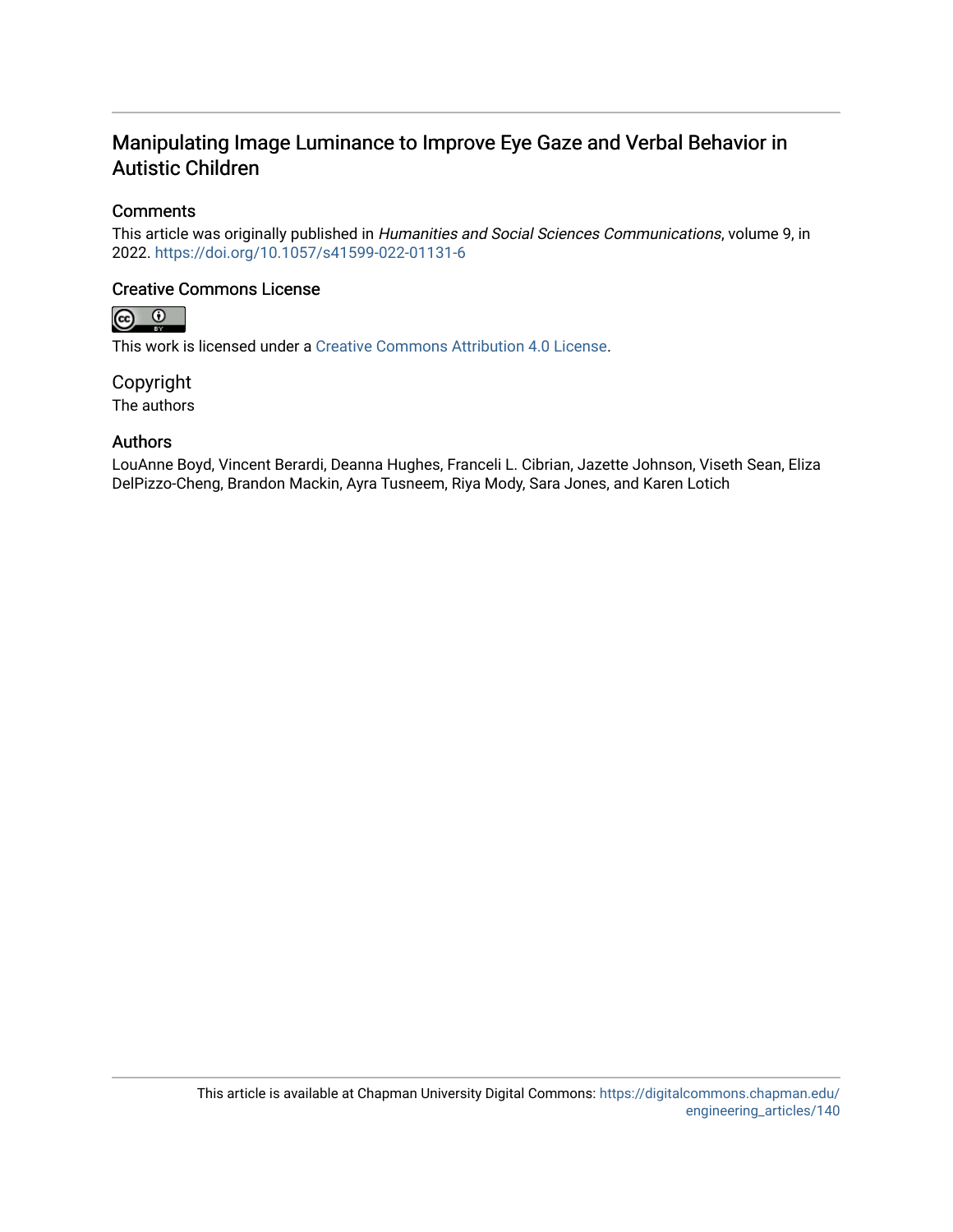## ARTICLE

https://doi.org/10.1057/s41599-022-01131-6 **OPEN**

Check for updates

# Manipulating image luminance to improve eye gaze and verbal behavior in autistic children

LouAnne Boyd<sup>1⊠</sup>, Vincent Berardi<sup>1</sup>, Deanna Hughes<sup>1</sup>, Franceli Cibrian<sup>1</sup>, Jazette Johnson<sup>2</sup>, Viseth Sean<sup>1</sup>, Eliza DelPizzo-Cheng<sup>3</sup>, Brandon Mackin<sup>1</sup>, Ayra Tusneem<sup>1</sup>, Riya Mody<sup>1</sup>, Sara Jones<sup>4</sup> & Karen Lotich<sup>4</sup>

Autism has been characterized by a tendency to attend to the local visual details over surveying an image to understand the gist–a phenomenon called local interference. This sensory processing trait has been found to negatively impact social communication. Although much work has been conducted to understand these traits, little to no work has been conducted to intervene to provide support for local interference. Additionally, recent understanding of autism now introduces the core role of sensory processing and its impact on social communication. However, no interventions to the end of our knowledge have been explored to leverage this relationship. This work builds on the connection between visual attention and semantic representation in autistic children. In this work, we ask the following research questions: RQ1: Does manipulating image characteristics of luminance and spatial frequency increase likelihood of fixations in hot spots (Areas of Interest) for autistic children? RQ2: Does manipulating low-level image characteristics of luminance and spatial frequency increase the likelihood of global verbal responses for autistic children? We sought to manipulate visual attention as measured by eye gaze fixations and semantic representation of verbal response to the question "What is this picture about?". We explore digital strategies to offload low-level, sensory processing of global features via digital filtering. In this work, we designed a global filter to reduce image characteristics found to be distracting for autistic people and compared baseline images to featured images in 11 autistic children. Participants saw counterbalanced images way over 2 sessions. Eye gaze in areas of interest and verbal responses were collected and analyzed. We found that luminance in non-salient areas impacted both eye gaze and verbal responding–however in opposite ways (however versus high levels of luminance). Additionally, the interaction of luminance and spatial frequency in areas of interest is also significant. This is the first empirical study in designing an assistive technology aimed to augment global processing that occurs at a sensory-processing and social-communication level. Contributions of this work include empirical findings regarding the quantification of local interference in images of natural scenes for autistic children in real-world settings; digital methods to offload global visual processing to make this information more accessible via insight on the role of luminance and spatial frequency in visual perception of and semantic representation in images of natural scenes.

 $1$ Chapman University, Orange, USA. <sup>2</sup> University of California, Irvine, USA.  $3$  Endicott College, Beverly, USA.  $4$  Speech and Language Development Center, Buena Park, USA. <sup>⊠</sup>email: [lboyd@chapman.edu](mailto:lboyd@chapman.edu)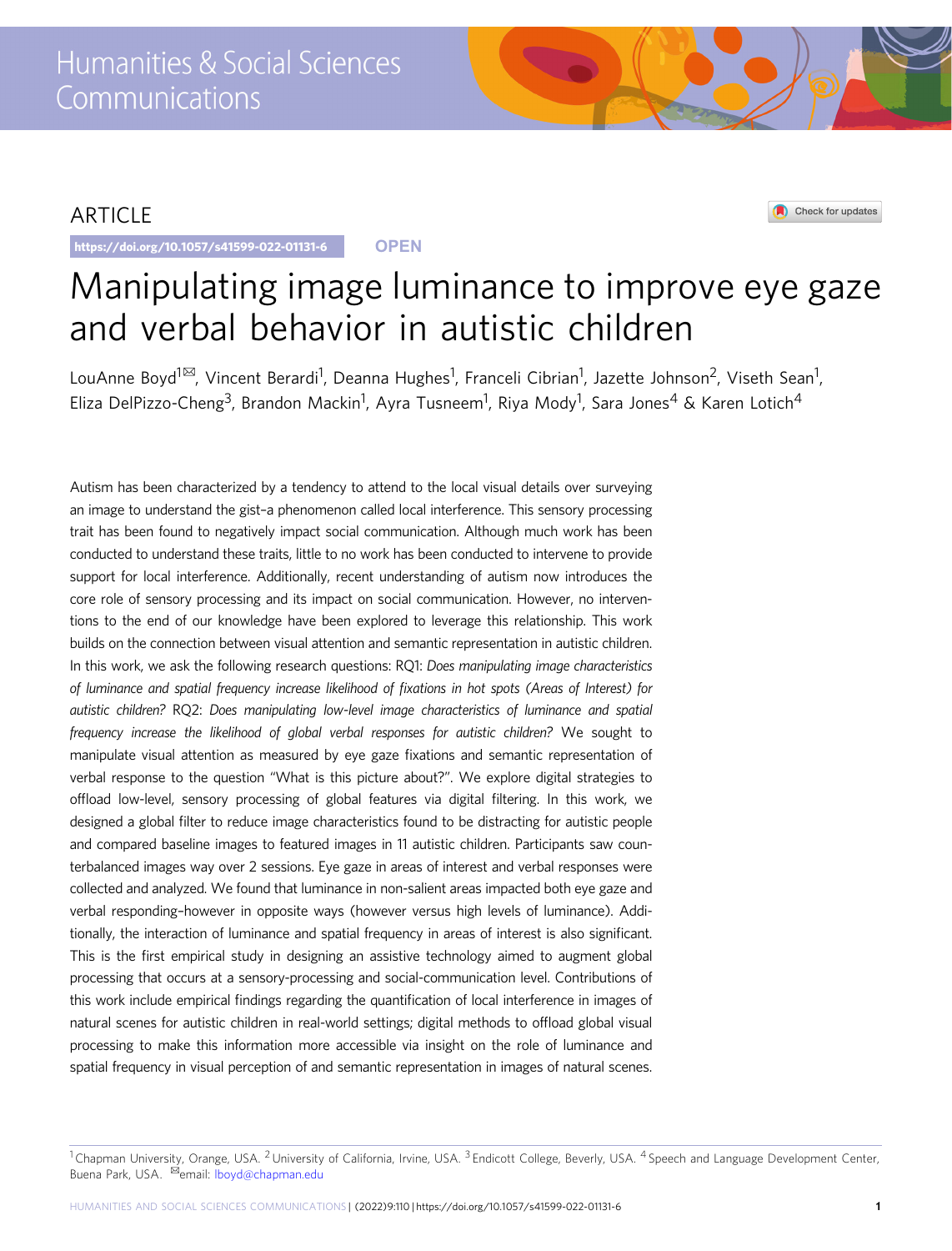ecades of research across several disciplines have considered differences in global processing as a core feature of autism. Across various processing systems, such as visual attention, sensory perception, and cognitive processing style, scholars have reported hierarchical differences between autistic and typical development. Atypical global processing has been attributed to local interference (Rinehart et al. [2000](#page-10-0); Song and Hakoda [2015](#page-10-0)), weak central coherence (Happé et al. [2006;](#page-9-0) Jolliffe and Baron-Cohen [1999](#page-10-0)), enhanced perceptual functioning and the spatial frequency hypothesis (de Jong et al. [2008\)](#page-9-0) or differential use of spatial frequency (Koh et al. [2010\)](#page-10-0). Essentially, each theory describes local interference and attributes varying mechanisms that range from stimulus saliency (e.g., stimulus control) (Baisa et al. [2018](#page-9-0), [2020;](#page-9-0) Guy et al. [2016](#page-9-0)) to executive functioning (e.g., attention control) (Fan and Posner [2004\)](#page-9-0). As findings within and across mechanisms remain mixed across studies, researchers tend to remain focused on basic science rather than directly impacting the lives of autistic people (Doehring [2021](#page-9-0)). However, there is an opportunity to support the global processing via visual attention. Visual attention is linked to difficulties with social processing. Also, poor global processing can lead to semantic communication (Jolliffe and Baron-Cohen, [1999\)](#page-10-0) as well as social challenges (Chawarska and Shic [2009;](#page-9-0) Deruelle et al. [2004](#page-9-0); Kihara and Takeda [2019;](#page-10-0) Robertson and Baron-Cohen [2017](#page-10-0)), we hypothesize that filtering a scene to augment salient features could serve as an assistive technology thus empowering autistic children access to global visual information in the real world.

Therefore, in this work, we combine the current understanding of local interference in autism research on several levels (e.g., vision, perception, cognition, neurology, speech, and language). By synthesizing findings related to local interference, we explore the feasibility of using a digital filter to shift one's gaze path to global features. To measure changes in visual attention, we collected verbal responses and eye movements.

Eye movements have been considered "a potential porthole into… cognitive processes" (Toet [2006](#page-10-0)). Yet, eye movement via eye trackers needs to be confirmable as the gaze behavior of attending is not readily observable (Dube et al. [2010\)](#page-9-0), nor is attending by looking at a stimuli a guarantee that the stimuli has been processed (Liechty et al. [2003](#page-10-0); Toet [2006\)](#page-10-0). To address this gap, we designed the think-see-say paradigm that included a verbal response to capture the semantic representation of an image as well as eye tracking as measures of global processing. All three phases culminate in a real-word use case to support global processing by working-around local interference.

#### Think phase

Thinking requires executive functioning which is challenged in autism and is a core symptom of autism (Fan and Posner [2004](#page-9-0)). Executive functioning is both automatic and purposeful. Automaticity and effort are combined in such a way that allows for adaptive responses to novel complex situations across the day Happé et al. [2006\)](#page-9-0). Within these executive functions, there is cognitive control (e.g., set-shifting, inhibition of responses) and stimulus control (e.g., materials, time) (Fan and Posner [2004;](#page-9-0) Happé et al. [2006](#page-9-0)). We leverage both concepts in this work as we prime participants to assist with cognitive control.

Priming is an important component of cognitive control but does not direct visual attention completely. Prompting for a specific level of processing improves perception of that level (Baisa et al. [2018\)](#page-9-0), although cannot completely account for participants' attentional control to suppress other features (Baisa et al. [2018\)](#page-9-0). For example, it is common in autism and developmental disorders to display overactive attention or overselectivity,

(Dickson et al. [2006](#page-9-0); Ploog [2010](#page-10-0); Rieth et al. [2015\)](#page-10-0). Some behavioral interventions involve carefully prompting and shaping the environment to guide overactive attention (e.g., Pivotal Response Training, (Koegel and Wilhelm [1973\)](#page-10-0)). To support cognitive control, we prompted participants to verbally answer the question "what is this picture about?" to prime for global responses.

#### See phase

To address stimulus control, we manipulate the image characteristics. We base our global filter intervention on research that described local interference as a key phenomenon in autism (Gargaro et al. [2018;](#page-9-0) Katagiri et al. [2013;](#page-10-0) Rinehart et al. [2000;](#page-10-0) Robertson and Baron-Cohen [2017;](#page-10-0) Song and Hakoda [2015\)](#page-10-0) that could be "worked around" as local processing is intact. Local processing may become backlogged in the higher order processing when increased complexity is required to form a gist (Bertone et al. [2005;](#page-9-0) Grinter et al. [2010;](#page-9-0) Guy et al. [2016;](#page-9-0) Robertson and Baron-Cohen [2017\)](#page-10-0). Other visual processes are also impacted in autism as well such as temporal binding (Robertson and Baron-Cohen [2017](#page-10-0)) and processing biological motion, which has been deemed a potential biomarker for autism (Kaliukhovich et al. [2020\)](#page-10-0). However, temporal difficulties are a level of complexity beyond this fundamental work. We target intervention at static stimuli as there is still much debate over local interference in static experimental stimuli (Baisa et al. [2020;](#page-9-0) Chawarska and Shic [2009;](#page-9-0) Courchesne and Pierce [2005;](#page-9-0) Gargaro et al. [2018;](#page-9-0) Grinter et al. [2009;](#page-9-0) Gross [2005;](#page-9-0) Guy et al. [2016](#page-9-0); Jolliffe and Baron-Cohen [1999;](#page-10-0) Katagiri et al. [2013;](#page-10-0) Koldewyn et al. [2013;](#page-10-0) Ploog [2010;](#page-10-0) Rieth et al. [2015;](#page-10-0) Rinehart et al. [2000;](#page-10-0) Song and Hakoda [2015\)](#page-10-0). However, we examine visual attention to images of scenes of the natural world as a step beyond experimental stimuli, where little work has been conducted in autism. Natural images provide ecological validity, a critical consideration for application of insights into the real world (Wang et al. [2015\)](#page-10-0). Specifically, we examine the relationship between image characteristics that make up the semantic features of an image using semantic content, luminance, and spatial frequency.

Spatial frequency relates to social cognition as it, in part, drives global processing (de Jong et al. [2008\)](#page-9-0). Higher spatial frequency has been associated with local detail processing whereas lower spatial frequency support form and pattern perception (Ellemberg et al. [1999](#page-9-0); Pasternak and Merigan, [1981\)](#page-10-0), however both high and low spatial frequencies code structure of an image (Shulman et al. [1986](#page-10-0); Shulman and Wilson [1987\)](#page-10-0). Yet most natural images are dominated by low spatial frequency (Hughes et al. [1996\)](#page-10-0). Subsequently, it is important to support global processing as autistic people may use spatial frequency differently (Koh et al. [2010\)](#page-10-0).

Given this nuanced finding that low level processing is both intact and used preferentially, it is feasible that global processing could be prioritized (Baisa et al. [2018\)](#page-9-0). We hypothesize that manipulating spatial frequency and luminance provide a preprocessing of global elements in the natural scene. Luminance like spatial frequency is perceived in dual streams (Badcock et al. [2005\)](#page-9-0). Higher luminance draws the eye early in visual processing. Vision research confirms this and adds a third pathway that detects decrements to luminance (Badcock et al. [2005\)](#page-9-0). Lastly, we consider the interaction of luminance and spatial frequency as spatial contrast sensitivity is dependent on luminance (Ellemberg et al. [1999](#page-9-0)).

#### Say phase: semantic representation

Verbal speech is a response that is based on the culmination of processing, language, and motor ability. Social communication is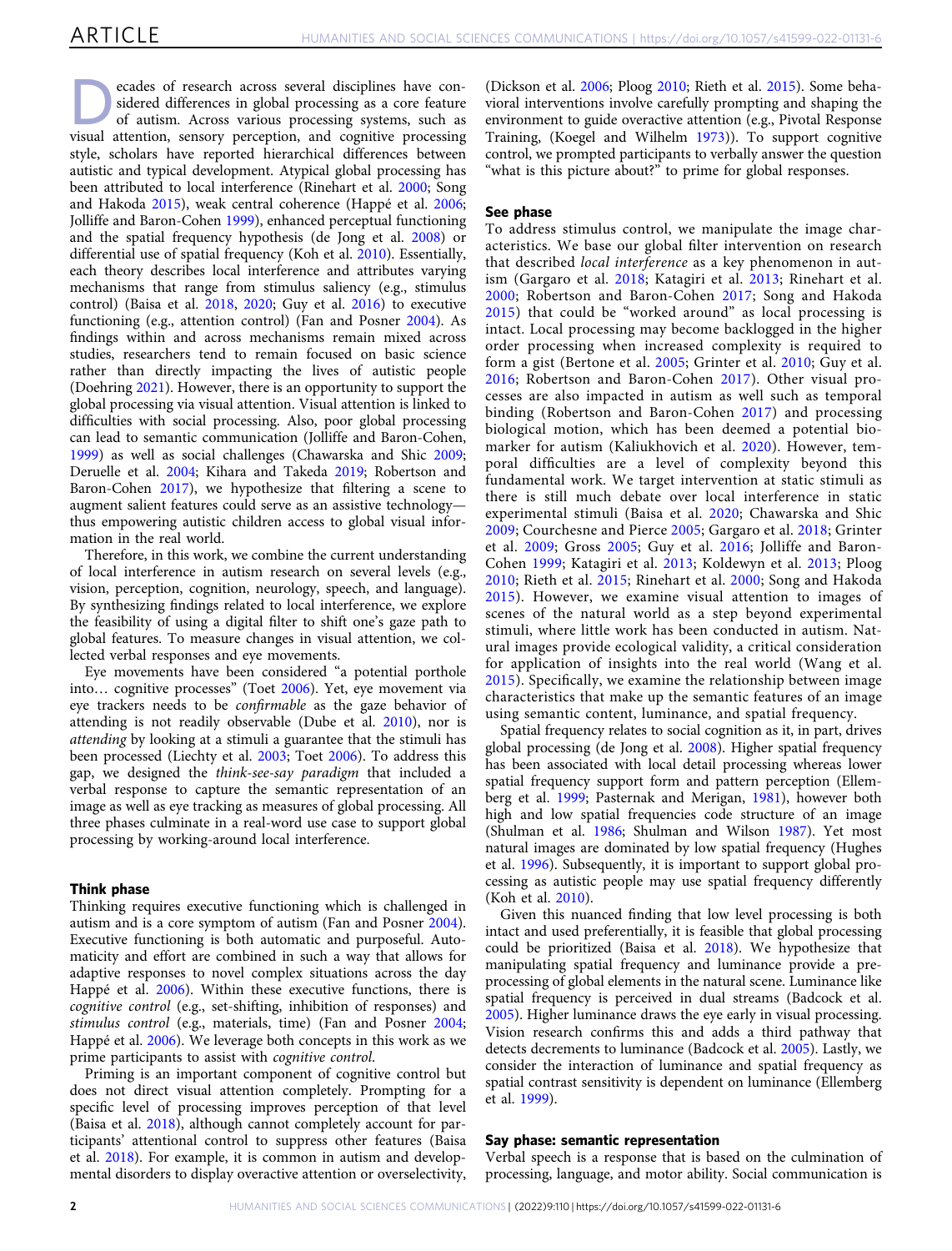<span id="page-4-0"></span>

| Table 1 Participant demographics: age, social pragmatic score and details.         |                   |         |                                                                                                                                                                                                      |  |  |  |  |
|------------------------------------------------------------------------------------|-------------------|---------|------------------------------------------------------------------------------------------------------------------------------------------------------------------------------------------------------|--|--|--|--|
| P#                                                                                 | Age               | CELF-4  | Specific speech related challenges                                                                                                                                                                   |  |  |  |  |
| P1                                                                                 | 18                |         | Social referencing difficulties, perspective-taking difficulties                                                                                                                                     |  |  |  |  |
| P <sub>2</sub>                                                                     | 18                | 2       | Speech articulation difficulties, phonological challenges, grammar, and syntax difficulties                                                                                                          |  |  |  |  |
| P <sub>3</sub>                                                                     | 19                | 1.5     | Syntax/grammar difficulties (e.g., not sure when to use a pronoun), no ASD                                                                                                                           |  |  |  |  |
| P4                                                                                 | $12 \overline{ }$ | 2       | Delayed receptive and expressive language, perspective-taking difficulties                                                                                                                           |  |  |  |  |
| <b>P5</b>                                                                          | 16                | 2       | Cognitive rigidity, perspective-taking difficulties, expressive language formulation difficulties, vocab difficulties: understanding<br>and use                                                      |  |  |  |  |
| <b>P6</b>                                                                          | 12                | 2.5     | Expressive formulation difficulties, word finding difficulty, perspective-taking difficulties                                                                                                        |  |  |  |  |
| P7                                                                                 | 12                |         | Delayed response for language, expressive narrative language difficulty, language processing difficulties, perspective-taking<br>difficulties - genuine in what he says but cannot provide rationale |  |  |  |  |
| P8                                                                                 | -11               |         | Cognitive rigidity, word finding difficulty, narrative language difficulty                                                                                                                           |  |  |  |  |
| P <sub>9</sub>                                                                     | 15                | $1.5\,$ | Delayed response time due in part to dysfluency, expressive semantic challenges                                                                                                                      |  |  |  |  |
| P <sub>10</sub>                                                                    | 9                 | 2.5     | Cognitive rigidity, (difficulty with transition - would not put on eye tracker), early sequencing difficulties, delayed response for<br>language                                                     |  |  |  |  |
| P11                                                                                | 19                | 3       | Delayed response time, language processing difficulties, pragmatic difficulties (difficulties with holding conversations, turn taking)                                                               |  |  |  |  |
| The CELF-4 rating is from 1-3 whereas 1 is mild and 3 is severe language disorder. |                   |         |                                                                                                                                                                                                      |  |  |  |  |

a pivotal skill (Koegel [2000](#page-10-0)) and is impacted by visual attention. For example, researchers have found that one's listening comprehension has been tied to tracking the same objects as a speaker (Richardson and Dale [2005](#page-10-0)). For example, if we know where the person is looking when speaking about a television program and we make these aspects visually brighter, we can improve the comprehension of the person who is listening to the speaker (Richardson and Dale [2005](#page-10-0)). When we perceive these natural scenes, global (big picture information) and local (details) are dependent on lexical-semantic processing (i.e., the forest helps us see the trees and the reverse is true) (Bouvet et al. [2011](#page-9-0)). Therefore, the manipulation of the visual stimuli could have an impact on the cognitive process (Richardson and Dale [2005](#page-10-0)), which may be observable via a verbal response. At the onset and after each stimulus presentation, we show a prompt that says "what was the picture about" to demonstrate the level of processing employed. The literature purports that autistic children demonstrate a preference for stimuli at the local level unless they are instructed to do otherwise (Koldewyn et al. [2013](#page-10-0)). Therefore, we instructed the participants to think globally by using the prompt, "What was the picture about?"

In summary, we aim to provide real-world strategies to promote access to global processing by working around the low-level characteristics related to local interference. We aim to integrate many of these fields and carefully consider the task demands in our study so that they will be useful for solving real world challenges for autistic people (Doehring [2021\)](#page-9-0). To the best of our knowledge, this is the first empirical study in designing an assistive technology aimed to augment global processing using a sensory-first perspective of autism (Robertson and Baron-Cohen [2017\)](#page-10-0). This work builds on the connection between visual attention and semantic representation in autistic children (Plesa Skwerer et al. [2019\)](#page-10-0). Contributions of this work include empirical findings regarding applied research on quantifying local interference in autistic children in real-world settings and insight on the relationship between visual perception and semantic representation.

Our work aims to augment global processing by working around the local interference as visual preference and visual attention appear to remain locally-focused into adulthood (Kaliukhovich et al. [2020](#page-10-0)), so this work aims to determine if visual attention is changeable in individuals with ASD (Kaliukhovich et al. [2020\)](#page-10-0). To answer this question, we manipulate visual attention as measured by eye gaze fixations and semantic representation of verbal response.

RQ1: Does manipulating image characteristics of luminance and spatial frequency increase likelihood of fixations in hot spots (Areas of Interest) for autistic children?

RQ2: Does manipulating low-level image characteristics of luminance and spatial frequency increase the likelihood of global verbal responses for autistic children?

#### **Methods**

Study setting and participants. The current study was conducted at a nonpublic school that specializes in speech and language disorders. All children who attend this school automatically participate in intervention programs that support language and social interactions. We recruited 11 children who receive highly specialized speech and language services related to social pragmatics and/or an autism diagnosis, ages 9–18. Ten of the eleven have a special education eligibility of diagnosis of Autism. P3 does not. They have a range of speech and language issues described in Table 1: demographics. Parents returned a signed consent form prior to the study, and children were asked to provide assent at the onset of each session. Two sessions were conducted across consecutive days to allow time between viewing of the image in both baseline and filtered conditions in the same sitting. We did not screen for local interference, however, previous research reports local interference to be likely (Gargaro et al. [2018;](#page-9-0) Kaliukhovich et al. [2020](#page-10-0); Katagiri et al. [2013](#page-10-0); Koldewyn et al. [2013;](#page-10-0) Rinehart et al. [2000\)](#page-10-0), and all participants had difficulty with semantic and pragmatic language that are described in Table 1. We also solicited a customized description of each participant's social-pragmatic language ability as no standard scale of language that reflects global processing of our set of naturalistic images exists. We make the widely accepted assumption that eye gaze, a measure of one's overt attention (observable through eye tracking technology) reflects the participants' covert attention (Liechty et al. [2003](#page-10-0)).

#### Data collection

Collecting verbal response. An independent SLP created a scoring category unique for this set of images and sample population that answered, "What was the picture about". Over the course of 2 months, 7 SLPs (2 senior SLPs, 5 masters students SLPs) worked to achieve reliability using the scoring rubric. The final response categories contained a global description plus additional relevant information. The scoring rubric ultimately contained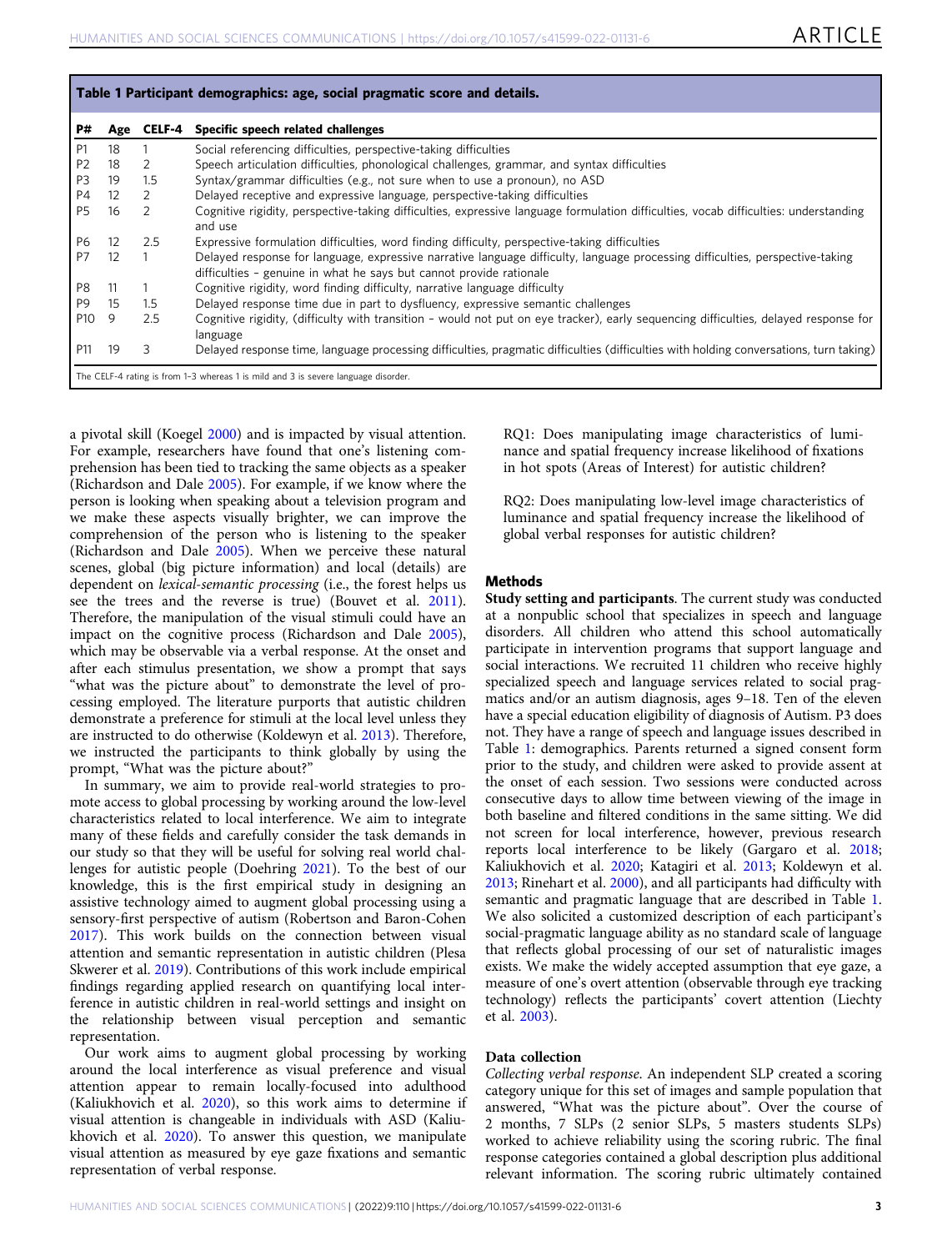

Fig. 1 Example of baseline and filtered image with heatmap of neurotypical viewing from OSIE open-source data set. Right image is a sample picture from the OSIE dataset in its raw form. The middle image is the heatmap of neurotypical viewing, the left image is the filtered version of the same image using the global filtered we created. This figure is not covered by the Creative Commons Attribution 4.0 International License. Reproduced with permission of LouAnne E. Boyd; copyright © LouAnne E Boyd, all rights reserved.

ordered categories with scores ranging from 0 to 2 with  $0 =$  incorrect/unrelated responses;  $1 =$  irrelevant or local details; and  $2$  = plausible global description. To be sure not to privilege verbal responses that were superior in terms of level of vocabulary or syntax use, the coders did not score responses regarding the assumed gender of people in the photos nor correctness of prepositions, but simply the responses containing local details not relevant to the gist of the scene.

Collecting eye gaze behavior. Participants wore a head mounted eye tracker found at positivescience.com during the sessions. We chose a head mounted device because it could be utilized in realworld settings. Calibration to align aspects of the screen with the eye tracker occurred at the onset of every session (again, except for P8 who did not choose to wear the eye tracker in session 1). The calibration included gazing at five points on a calibration screen. Calibration took approximately 2 min per participant. Participants' point of view video from the head-mounted device was captured. The recording overlaid crosshairs on the image to indicate eye gaze location. The think-see-say paradigm was presented as an auto-advancing PowerPoint on a 27-inch monitor where the children sat approximately 23 inches from the screen. Each image was presented for 3 s followed by a 7 s screen that read "What was this picture about?" A familiar SLP sat next to the participant to maintain their engagement.

**Study design.** The experimental design of the study was a  $2 \times 2$ within group factorial design (baseline  $\times$  filter, session one  $\times$ session two) where we randomized the presentation of 50 images in both their original form and counterbalanced with filtered versions. We presented across 2 days, so the same images were not viewed in the same sitting. When we explained the study, we walked through the task with three practice images and prompted them to tell us, "What the picture was about" after each image presentation. In the study, we played an automated PowerPoint that showed the image, text appeared on the screen, "What is the picture about?" We video recorded their verbal responses. Our hypothesis was that the eye gaze fixations would shift from locally-salient areas (high pixel contrast) to globally-salient areas (hot spots of the Areas of Interests in heat maps) in the filtered condition because of the manipulation in spatial frequency and luminance, and that this would lead to a shift in verbal response to the semantic priming prompt, "What is the picture about" to more global responses in the filtered condition as well.

Two sessions were conducted across consecutive days—except for P9 who completed one session in the morning and one in the afternoon. We employed simple randomization to determine for each of the 50 images which would appear first, (baseline or filtered). We purposely divided the study into two sessions to rule out any possible carryover from seeing the same image in the same sitting (in both baseline and filtered condition). Each

session was conducted by the participant's SLP. The SLP sat next to the child, provided the introductory explanation at the start of the session, and any redirection to look at the fixation drift point that was presented between stimuli. The slide presentation took 9 min per session. The cost of using the head mounted eye tracker was the lack of alignment with the screen which necessitated hand scoring. However, we believed the benefit resulted in improved ecological validity due to the natural setting.

#### Intervention: building the assistive technology

Given that machines are able to "see" objects in terms of objects or proto-objects (Yanulevskaya et al. [2013](#page-10-0)), and can also predict human eye gaze (Xu et al. [2014\)](#page-10-0), we use these features to redirect the visual attention eye gaze patterns found in autism (Wang et al. [2015](#page-10-0)). Combining these concepts, we took inspiration to create an assistive technology that could automate "seeing the big picture" to prompt seeing the gist. Seeing the main components of an image leads to understanding the picture as a whole unit.

We filtered images by semantic saliency based on neurotypical viewing to ensure we captured areas of initial processing by humans rather than using a saliency filter algorithm (Perazzi et al. 2012). We lowered the spatial frequency by decreasing the pixellevel contrast.

In this work, we leverage previous research that provides the heatmaps of natural viewing eye gaze of neurotypical (NT) adults as a template for global features-as the first moment of viewing is considered to be a broad sweeping for global meaning (Spering and Carrasco [2015\)](#page-10-0). To create the filter, we digitally-manipulate images by desaturating and blurring non-relevant detail, as determined by heat maps of eye gaze of neurotypicals (NTs) collected for a set of previously studied images, see Fig. 1. Desaturation occurred in the same fashion where for every point on the image; the corresponding point from the image's heatmap is used to determine the level of luminance to the relative degree.

Leveraging an open-source data set of natural images and heatmaps of neurotypical fixations. Natural viewing and viewing natural scenes (images of the physical world versus hierarchical figures) are important to consider as the low spatial frequency makes up most of natural terrain and textures and are statistically different from artificial stimuli such as random dot patterns (Burton and Moorhead [1987;](#page-9-0) Field [1987](#page-9-0); Hughes et al. [1996](#page-10-0)). Human faces also fall into a low spatial frequency range (Hughes et al. [1996;](#page-10-0) Kihara and Takeda [2019\)](#page-10-0) and often noted as processed differently in autism. Therefore, we used images of natural settings to support ecological validity.

The images come from an open-source repository with 700 images and their corresponding eye gaze heatmaps. The heatmaps were produced using a model based on the aggregate of 3 s of natural viewing by 20 NT adults (Xu et al. [2014](#page-10-0)). We used the first 50 images. We also used the heatmaps for these images that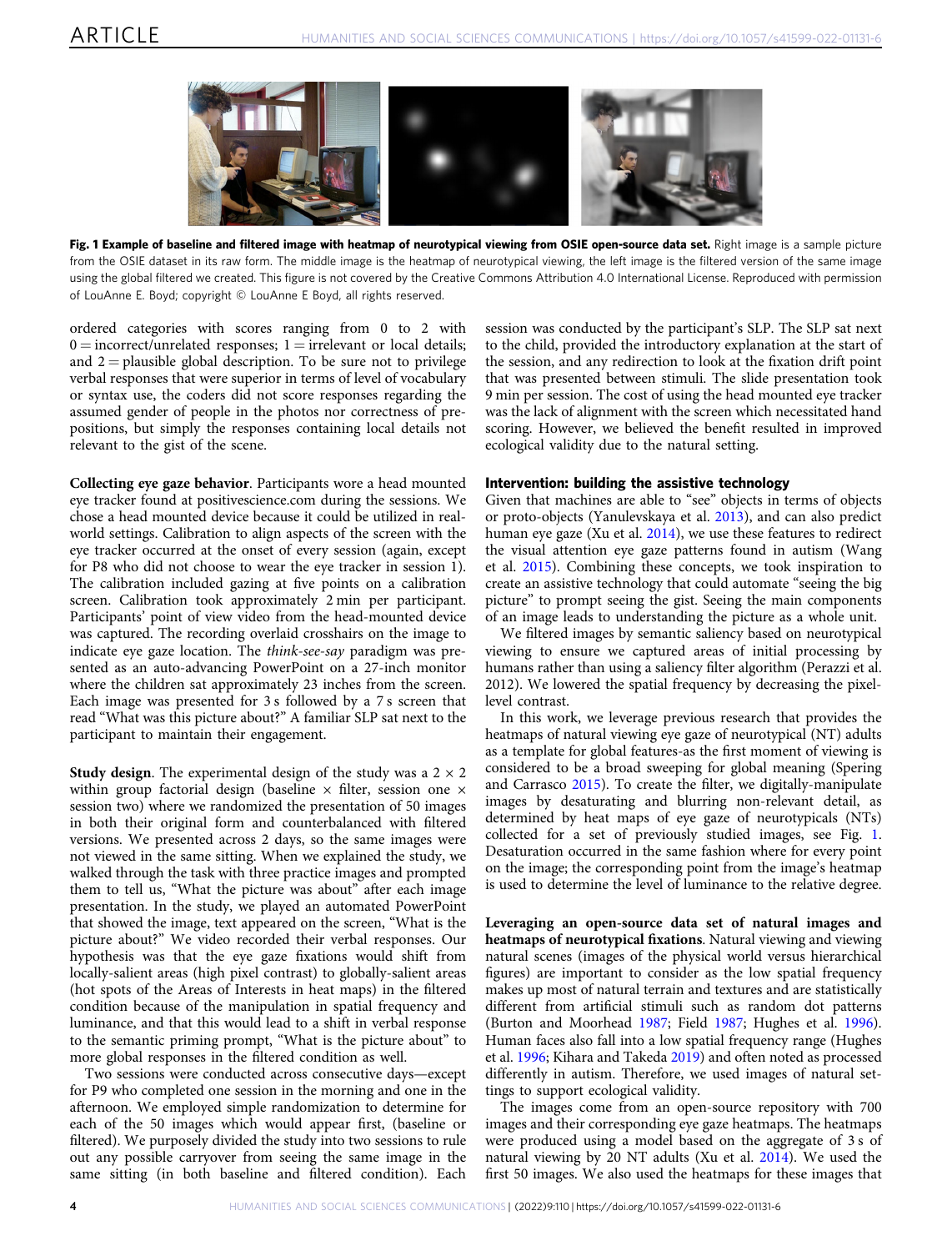are provided in the open-source repository. The previous researchers identified areas of interest at a semantic level in the baseline images. More specifically, we leverage the semantic areas predefined by (Wang et al. [2015](#page-10-0)), who describe three levels of visual attention based on eye fixations between groups as semantic (gist), object, and pixel. They found NTs focused more on semantic features while autistic participants focused more on pixel level features. We leverage these findings to develop a tool to guide visual attention.

Given we are interested in making assistive technology, we utilize real-world images. We not only examine natural images for their generalizability but also, we break down each stimulus into global and local parts, giving differential meaning beyond the totality of spatial frequency. Our aim is to direct how to use the salient features to guide eye gaze.

#### Data analysis

We conducted a general linear regression to understand the relationships between the two global processing measures of global verbal responses and eye fixations in global hot spots. The human factors model analyzed: age, degree of social pragmatic language impairment. The image characteristics model analyzed spatial frequency, luminance, semantic content, hot spot size, within-image differences in saliency. The study design model analyzed condition, session order, and item order.

Analyses of verbal responses. Participant responses to, "What was the picture about" were coded by two outside speechlanguage pathology students who scored the data independently and were unaware of the purpose of the study. All verbal responses were scored. The scores ranged from 0 to 2 with  $0 =$  incorrect/unrelated responses;  $1 =$  irrelevant or local details; and  $2$  = plausible global description. During the processing of the data, from the 550 possible response pairs, 75 pairs deleted because the participant said nothing for at least one of the trials in the baseline/filtered pair. The remaining 475 pairs were scored, interrater reliability which was found to be 87%.

Analysis of eye tracking. Eye tracking lends itself to this task as the initial eye gaze fixation of a scene is believed to be based on characteristics of both the viewer and task (i.e., top-down) as well as features of the stimulus (i.e., bottom-up). These local over global differences can be further understood by examining the function of fixations as less than 10% of the visual field is projected on the fovea (Wedel et al. [2008](#page-10-0)). Therefore, when the eye gaze is paused, we assume the fixation affords taking in the local detail (Campana et al. [2016](#page-9-0); Vision [1985](#page-10-0)).

Additionally, rather than pre-define the socially salient areas (percent of fixation time of looking at the eyes versus the mouth of a face) as did (Klin et al. [2002\)](#page-10-0), we targeted global salience as the AOI hot spots viewed by NT young adults in a naturalistic viewing session in previous work by (Wang et al. [2015](#page-10-0)) and scored hit or miss for 3 s of viewing. Following similar scoring procedures as (Klin et al. [2002\)](#page-10-0) who also scored video from a head-mounted eye tracking with image and crosshairs, we enlisted six undergraduate research assistants to view the 848 three-second video clips at 0.25 playback speed. Our scorers viewed each video to determine if there was at least one hit or miss in the hot spots based on the eye gaze path passing through any hot spot in each image. The scoring yielded an interobserver agreement score of 82%.

Determining image characteristics. The characteristics of images that are discussed here include: luminance, size of the hot spots, and semantic content. Luminance is one attribute that is sensed

early in human visual processing. Therefore, this attribute is part of the early global impression of an image, making it the area to target for an intervention aimed to highlight global processing. Size of a hot spot may also have an impact on fixation in hot spots (e.g., hit rate) as a larger area that counts as a hit, provides more chances of a hit. Semantic content (i.e., what is going on in the picture in terms of meaning) is processed after the image has been sensed and is processed using attention–cognitive resources. We hypothesized that each of these characteristics could play an important role in forming a global filter because of their effects: the intensity of light, the size of the area of interest (i.e., hot spot), and the distribution of content inside the image. Lastly, the variation within the image of light and spatial frequency places a role, not just the average of it across the image.

Semantic content. The 50 pictures are categorized based on the content of the photo to capture the semantic elements. Initially three research assistants categorized the pictures into six categories which were: people, animals, objects, rooms, transportation, and food. The interobserver agreement results were not satisfactory as some images fell into multiple groups so the categories were further reduced to two categories described as living or nonliving. This coding scheme yielded reliable sorting and was added as a semantic-level variable in our analysis. Given that the images had numerous hot spots, we confirmed that each of the 32 images (64% of images) contained hot spots on all the living elements in the picture.

Size of the hot spot. As each image has unique placement of features and the size of the hot spots range, we calculated the total number of pixels that fell within the hot spots. To understand if the size of a hot spot zone had an impact on fixation in hot spots, we compared this number to the total pixels per image, 480,000 pixels, to determine the size of the hot spot per image. We used the luminance values from the OSIE data set of grayscale heatmaps (Wang et al. [2015\)](#page-10-0). We divided the luminance scale (0–255) in half so that the pixels with luminance value at 125 or greater were labeled within a hot spot. Delineating the hot spot zones from the not-hot spot-zones allowed us to compare not only the impact of size but also the other image characteristics of luminance in this work.

Luminance. We explored luminance but did not add chroma to our analysis as luminance and chroma were highly correlated for our image set. The correlation between chroma and luminance was very high ( $p = 0.99$ ) (Sean [2020](#page-10-0)). Nonetheless, we desaturated the images so that the chroma and brightness of non-global features are lowered because previous research has found the autistic participants tended to focus on bright contrast at the pixel level (Wang et al. [2015](#page-10-0)). To quantify the luminance of a given image, the pixels of each image were converted into values for RGB (Red, Green, Blue) and then converted into HLS (Hue, Lightness, Saturation) by utilizing a Python function. We used only the lightness value of each variable as for luminance.

Spatial frequency. For a given image, the overall activity level is measured by the spatial frequency of the image (Eskicioglu and Fisher [1995](#page-9-0)). Spatial frequency describes the periodic distributions of light and dark in an image. High spatial frequency refers to features such as sharp edges and fine details, whereas low spatial frequency refers to features such as global shape. Overall, the spatial frequency in filtered images is considerably lower than the baseline images. We totaled the hot spot areas as images had multiple hot spots.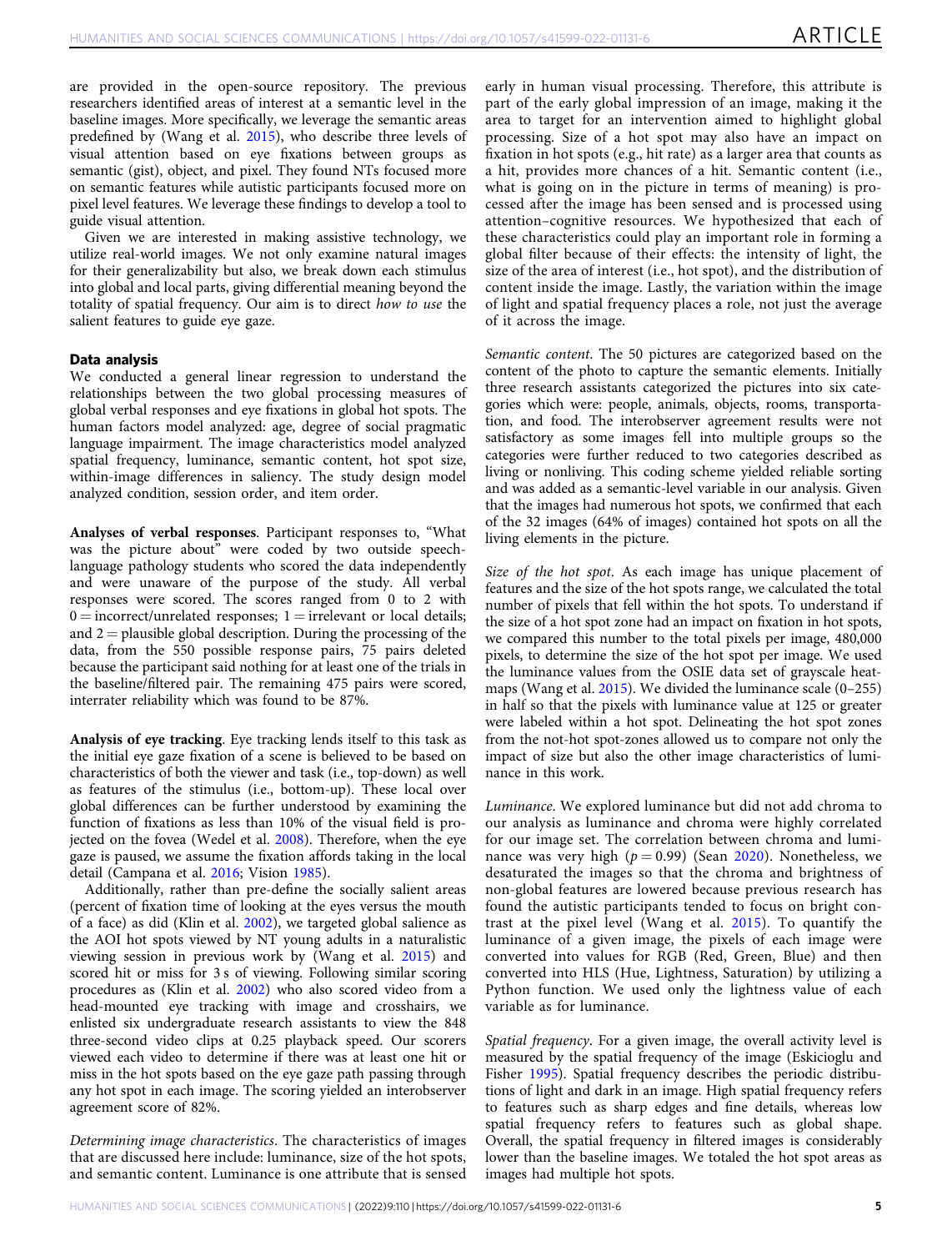Human factors: severity of social pragmatic language impairment, age, gender. We requested non-identifiable information regarding each participant's age, gender, and specifics of language impairment from the SLP team. As participants displayed a wide range in language ability and came from different school districts to this specialized setting, there was no standardized measure of language or IQ across participants; however, IQ has not been found to impact response times and accuracy on Navon tests that contain clear global and local features (Guy et al. [2016](#page-9-0)). The SLPs scored each participant on their level of semantic language impairment based on subtests of the CELF-4 (Clinical Evaluation of Language Fundamentals-Fourth Edition) Pragmatics Profile. The areas it addressed were Rituals and Conversational Skills, Asking For, Giving, and Responding to Information and Nonverbal Communication Skills. These labels ranged from mild to severe and appear in Table [1](#page-4-0) as part of the description of participants. Pertinent details of each participant to provide richer detail, see Table [1.](#page-4-0)

#### Results

RQ1: Does manipulating image characteristics of luminance and spatial frequency increase likelihood of fixations in hot spots (Areas of Interest) for autistic children?

RQ2: Does manipulating low-level image characteristics of luminance and spatial frequency increase the likelihood of global verbal responses for autistic children?

We answered our research questions by using a general linear model regression. Regarding RQ1, we found not only did specific image characteristics increase the likelihood of fixations in hot spots, so did participants and study design characteristics. Additionally, in relation to RQ2, we found that low-level image characteristics of luminance and spatial frequency increased the likelihood of global verbal responses, as did participant characteristics. See Table 2 for statistical results by all variables.

First, we considered the significant impact of the individual participants' differences in this work. Age significantly impacted both fixations and verbal responses. The older the participant, the higher the likelihood of a fixation in a hot spot ( $p = 4.12e - 08$ ) and the higher the likelihood of a global verbal response  $(p = 0.01)$ . Pragmatic ability also predicted global verbal responding ( $p = 9.919e-11$ ).

Secondly, the baseline condition predicted an increased likelihood of fixation in a hot spot ( $p = 0.02$ ), yet the filtered condition predicted an increased likelihood of global verbal response  $(p = 0.005)$ . Also, session order impacted fixations in hot spots  $(p = 8.56e-08)$  such that images seen in the second session,

regardless of condition, were far more likely to result in a fixation in a hot spot, however, no difference was found for global verbal behavior ( $p = 0.19$ ).

Lastly, we review the results by image characteristics. These results are separated into semantic content of the image, luminance, and spatial frequency. The later 2 are the independent variables that were manipulated in the study as images were filtered or not filtered. At the semantic level of the image, we found a significant likelihood of a global verbal response ( $p = 6.10e-07$ ) when an image contained a living object, however, no similar trend was found for eye fixations ( $p = 0.82$ ). Image characteristics at the sensory perception level (i.e., luminance, spatial frequency) also played a role in global responding. We saw a significant likelihood of both a fixation in a hot spot and a global verbal response where the cold spot luminance approaches the ends of the luminance scale. Specifically, when the average luminance in the cold spot area is lower (i.e., darker) than the hot spots, there is a higher likelihood of a fixation in the hot spot,  $(p = 0.007)$ . Whereas, when the average cold spot luminance average is higher (i.e., closer to white) the likelihood of giving a global verbal response is also statistically significant ( $p = 0.003$ ). In other words, darker cold spots resulted in more fixations, yet lighter cold spots yielded more global verbal responses.

The analysis of spatial frequency did not yield significant findings for either hot spots or cold spots regarding fixations and verbal responding. However, because spatial frequency is dependent on luminance (Ellemberg et al. [1999](#page-9-0)), we then ran an interaction analysis where luminance and spatial frequency are combined into a new variable and compared to the fixation rate. At the interaction level of analysis, we see significant results for fixations in hot spots. The coefficient of hot spot spatial frequency was −0.15 and −0.16 for luminance hot spot, suggesting that the higher the luminance of a hot spot, the more powerful a lower spatial frequency becomes in predicting the likelihood of a fixation in a hot spot. This combination of luminance and spatial frequency provides a metric for the naturally occurring contrast created by terrain and textures—which adds complexity to the stimuli. Complex stimuli require more global visual processing which is known to be a challenge in autism (Bertone et al. [2005,](#page-9-0) p 128).

In summary we found several variables that improve the likelihood of global verbal responding. First, we found the older the participant, the greater the likelihood of fixations in hot spots and global verbal responses. Second, we found that more developed pragmatic skills based on the CELF-4 Social Pragmatic Score predicted more global verbal responses but did not impact the likelihood of a fixation in hot spots. Third, we found that the baseline condition (raw image) increased the likelihood of

|  | Table 2 Results of the General Linear Regression models. |  |  |  |  |
|--|----------------------------------------------------------|--|--|--|--|
|--|----------------------------------------------------------|--|--|--|--|

| Variable/Model                  | <b>Fixations in hot spots</b><br>Est., std error, z value, $Pr$ (> z ) | Global verbal score<br>Est., std error, z value, $Pr$ (> z ) |
|---------------------------------|------------------------------------------------------------------------|--------------------------------------------------------------|
| Age                             | $0.44. 0.08. 5.48. 4.12e - 08***$                                      | $0.16. 0.06. 2.39. 0.01**$                                   |
| Social Pragmatic level          | $-0.20, 0.11, -1.83, 0.06$                                             | $-0.69, 0.10, -6.48, 9.919e-11***$                           |
| Condition                       | $-0.077, 0.34, -2.24, 0.02*$                                           | $0.87, 0.31, 2.75, 0.005***$                                 |
| Session order                   | 0.81, 0.5, 5.35, 8.56e $-08***$                                        | 0.17, 0.13, 1.13, 0.19                                       |
| Image order                     | 0.00, 0.00, 1.84, 0.06                                                 | 0.004, 0.004, 0.86, 0.38                                     |
| Semantic level of image         | 0.04, 1.8, 0.22, 0.82                                                  | 0.86, 0.17, 4.98, 6.10e $-07***$                             |
| Size of hot spots               | 0.15.0.08.1.72.0.08                                                    | 0.03, 0.08, 0.40, 0.68                                       |
| Avg luminance in cold spots     | $-0.36, 0.13, -2.76, 0.007**$                                          | $0.36, 0.12, 2.94, 0.003**$                                  |
| Avg luminance in hot spots      | 0.02, 0.10, 0.23, 0.81                                                 | $-0.09, 0.09, -0.966, 0.33$                                  |
| Avg spatial freg of whole image | 0.04, 0.11, 0.40, 0.68                                                 | $-0.12, 0.10, -1.25, 0.21$                                   |
| Avg spatial freq of hot spot    | $-0.13, 0.07, -1.72, 0.08$                                             | $-0.12, 0.07, 11.69, 0.08$                                   |
|                                 |                                                                        |                                                              |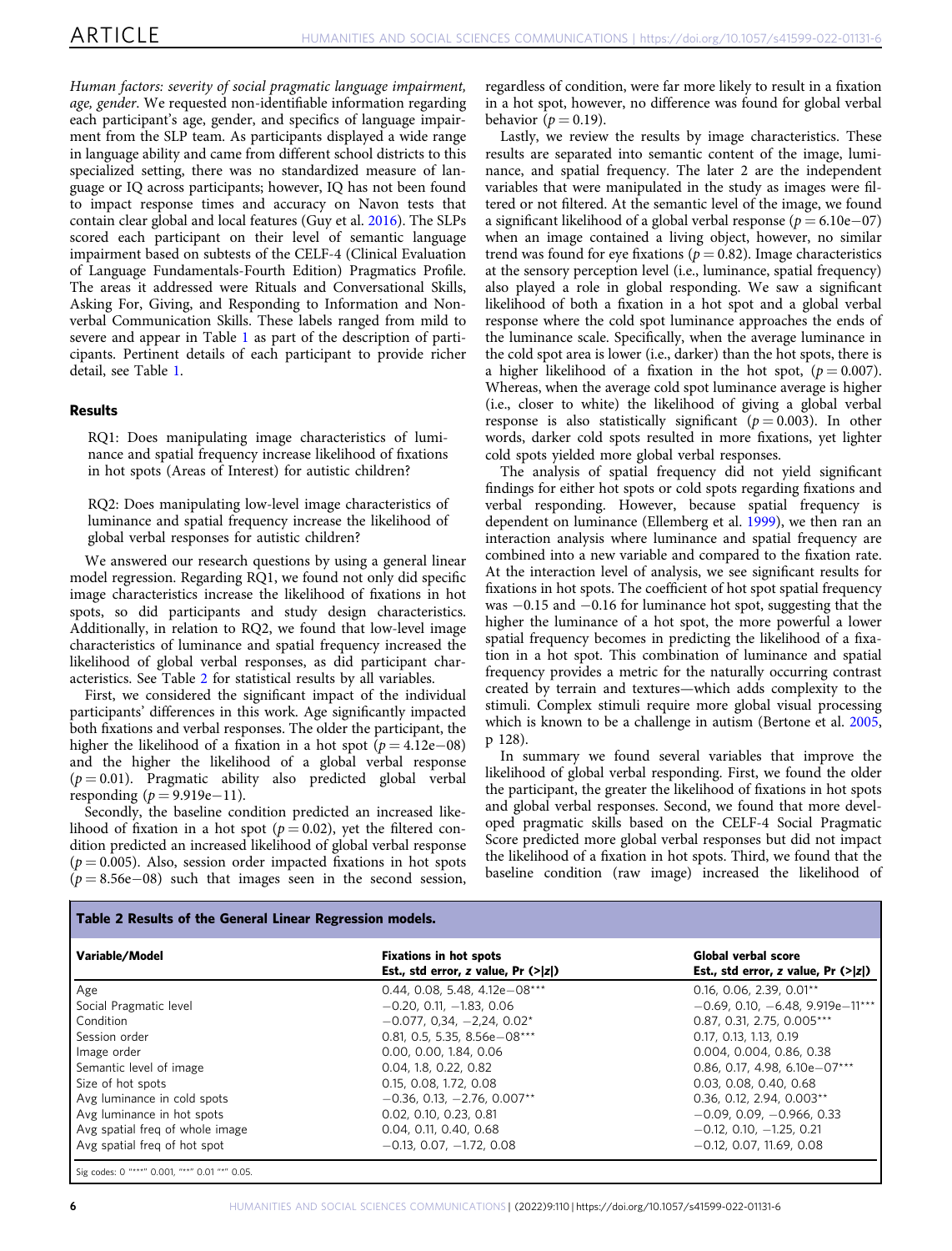fixation in a hot spot while the filtered condition improved the likelihood of global verbal response. Fourth, we found that trials in the second session were significantly more likely to yield fixations in hot spots—regardless of condition. Fifth, we found that darker, lower luminance in the cold spots improved likelihood of fixations in hot spots while higher, lighter luminance in cold spots increased the likelihood of global verbal responding. Lastly, we found the contrast or visual texture (luminance  $\times$ spatial frequency) was most effective at producing fixations in hot spots when the hot spot was light and had lower spatial frequency. Next, we discuss the limitations of the study and implications of these findings.

#### **Discussion**

We hypothesized that filtering a scene to augment the socially salient features could serve as an assistive technology—thus empowering autistics children via access to global information in natural scenes. We found some evidence of this as well as other findings beyond our Research Questions. For example, we found a relation between global responding and age and pragmatic ability, we will discuss each significant variable. We begin with a discussion of the limitations to this work.

Study design (session order and condition). First, the language prompt given to participants could have been confusing. Although we provided training trials at the first session, the prompt "What is this picture about" was likely difficult for an autistic individual to answer, given the notorious difficulty this population demonstrates in formulating responses to Wh-Question forms. This is especially true for the younger children. A better prompt for future work could be "This picture is about…" after clear training on how to answer in a training phase. Secondly, the statistically significant session order finding warrants a deeper look into the reliability of eye gaze behaviors over time. Many studies of eye tracking in autism are conducted in a single session, thus possibly not revealing changes in fixations that occur over time. We intentionally spaced out our sessions to not expose participants to the same image in a single sitting of 10 min. This design choice resulted in significant differences in performance in the second session. Future work could explore the impact of the filter within a single session as well as consider running longer studies to understand the stability of eye gaze behavior over time and the impact of the filter.

Implications for assistive technology. There are several implications for the design of innovative assistive technologies based on image characteristics. Specifically, this work provides early evidence that global processing could be augmented by manipulating visual stimuli. It is well established that looking at key elements provides a common reference for communication (Clark [1996](#page-9-0)). Addressing sensory features to augment social communication is a novel approach to the design of assistive technologies such as a global filter.

Semantic content of image. It seems logical that global verbal responses would be more likely in picture for images that contained living aspects. One possibility beyond age and social pragmatic ability is more basic communication ability because living image labels may develop early or be more prominent in vocabulary. Further work could examine the role of vocabulary and age of acquisition in semantic representation. We found no difference in likelihood of a fixation in living or non-living images, which may be surprising as the canon of research on salience of social stimuli in autism demonstrates differences based on social and non-social stimuli (Frazier et al. [2017;](#page-9-0) Klin et al.

[2002;](#page-10-0) Skwerer et al. [2019](#page-10-0)). This lack of impact based on semantic content on fixations supports our rationale for manipulating sensory-level characteristics to promote visual attention.

Luminance and spatial frequency. We found results for luminance and spatial frequencies ranges in areas of interest that are statically significant and therefore, should be considered along with other key variables such as age and language ability. This suggests a key role of sensory processing in the processing of global information that is commonly used to communicate about visual information.

Low-level complexity of image. We have examined the low-level complexity of an image and shown significant results of human factors, study design components and image characteristics. We designed a global filter to bring luminance to the mean to reduce the contrast between light and dark pixels; however, our findings suggest that dimming the brightness rather than averaging it may be more effective at directing eye gaze to hot spots. However, lighter cold spot areas were more predictive of verbal semantic representation. This contradictory finding has implications for the design of future filters and offers an opportunity to untangle the relationship between fixations and verbal responses.

In summary, we found significant results regarding the impact of luminance of the cold spots on both eye fixations and global responding—but in opposite directions.

Future work could explore a wider variety of eye tracking behavior for a broader perspective on visual attention such as saccades, blinks, and pupillometry (Sim and Bond [2021](#page-10-0)). Future work could also explore visual attention over time. For example, the integration that occurs over time could be supported by manipulating luminance and spatial frequency across the first moments of observation. A temporal adjustment to visual stimuli could potentially offer customized visual processing support for seeing and understanding the gist.

In summary, this work demonstrates the feasibility of priming semantic representations as well as shifting eye gaze to global areas by visually highlighting semantic regions of images. After evaluating several features of the study and the image characteristics, we found that low levels of luminance in the background of an image predicted higher rates of gazing at hot spots. This suggests images can be manipulated to support eye gaze to global regions of interest—the goal of which would be to see the main objects first thus reducing the processing overload of local details. This "preprocessing" of global areas allows for cognitive resources to be directed to areas that connote primary objects that can then be analyzed in more detail. Once improved, the filter could be automated for real time use on digital devices and eventually applied to 3D and real time spaces to assist in global processing of the physical world, see Fig. [2.](#page-9-0) Lastly, these findings could be considered for interventions for other neurodiverse communities with local interference such as Obsessive Compulsive Disorder (Yovel et al. [2005](#page-10-0)) or related patterns to global processing deficits such as Fragile X Syndrome, William's syndrome, dyslexia and dyspraxia (Grinter et al. [2010](#page-9-0)).

Visual attention is a complicated process "as information at different levels of the visual hierarchy is not equally likely to become conscious; rather, conscious percepts emerge preferentially at a global level" (Campana et al. [2016,](#page-9-0) p 5200). The first moment of viewing an image could be directed by a gaze prediction software that directs visual attention to primary areas of interest, and then an image could revert to its baseline state or lighter background to provide all the information contained within the image. Implications of this work could help build a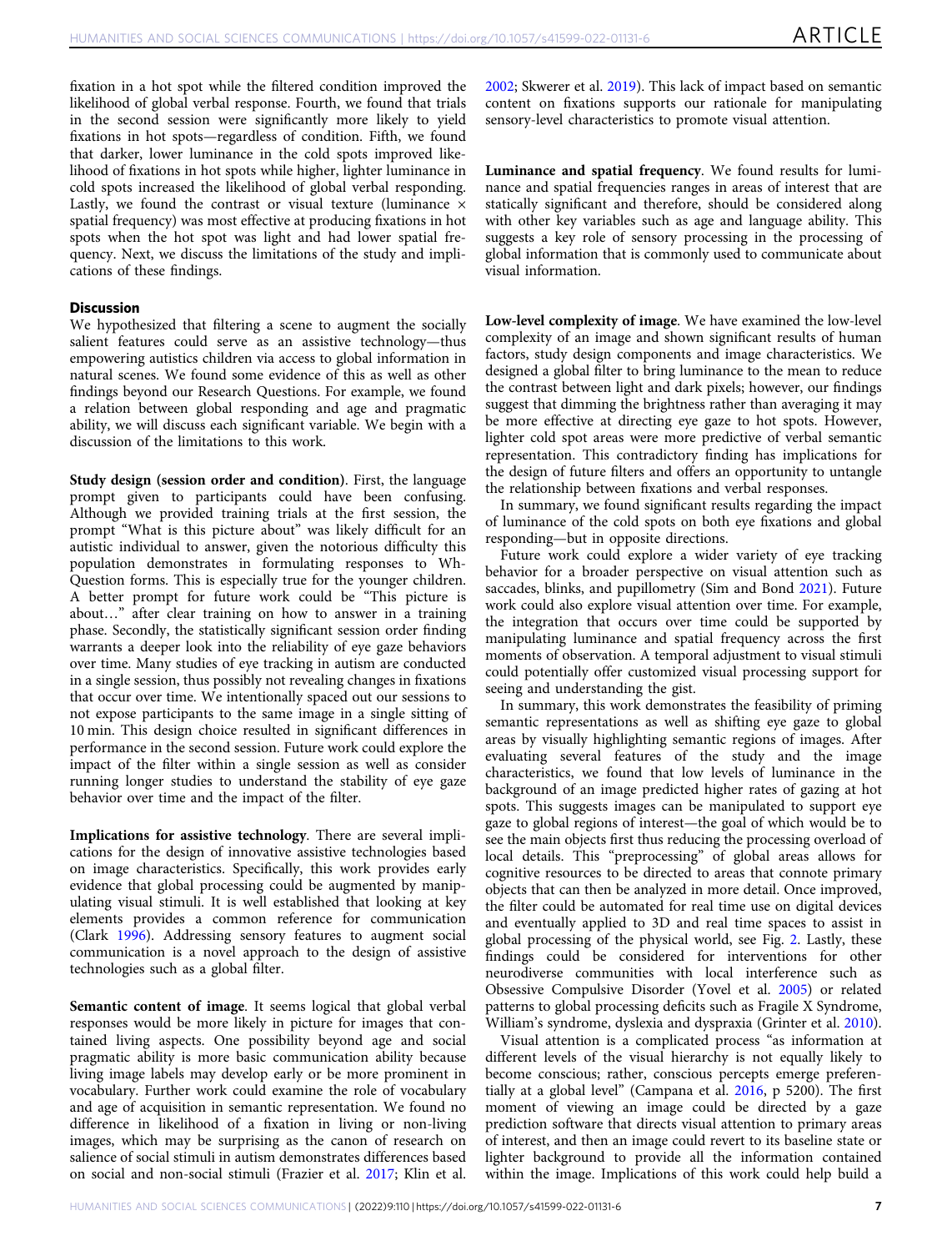<span id="page-9-0"></span>

Fig. 2 Mockup of a Phone App that illustrates the implementation of the global filter for use by those wanting support with global salience. The phone interface shows a filtered image, a banner that states "global filter" to indicate the picture has been filtered and a text box that mimics social networking apps for chatting with friends. This figure is not covered by the Creative Commons Attribution 4.0 International License. Reproduced with permission of LouAnne E Boyd; copyright © LouAnne E Boyd, all rights reserved.

global filter to drive visual attention to global areas of images, video, and the real world $1,2,3,4$ .

#### Data availability

The datasets generated during and/or analyzed during the current study are available from the corresponding author on reasonable request.

Received: 21 August 2021; Accepted: 16 March 2022; Published online: 04 April 2022

#### **Notes**

- 1 We build on the think-see-do concept introduced in (Brimmell et al. 2021) related to executive functioning, visual attention, and sports performance.
- 2 We borrow the term "semantic priming" from (Toro [2000](#page-10-0)) who examine automatic versus strategic semantic priming in Broca's aphasia.
- 3 This current work is part of an ongoing project that began a year earlier with a separate group of children with speech and language impairments and their SLPs to determine the type of filter to be used. Our pilot study with four different low-fidelity filters and baseline images (paper in submission). In that early work, the manually created filters revealed that blurring and desaturating the less relevant areas resulted in more global verbal responses. Also, prior to this study, we conducted the same low-fidelity probe with an autistic adult while collecting eye tracking data. The results informed the design of the current filter which automatically renders filtered images.
- 4 This current work is part of an ongoing project that began a year earlier with a separate group of children with speech and language impairments and their SLPs to determine the type of filter to be used. Our pilot study with four different low-fidelity filters and

baseline images (paper in submission). In that early work, the manually created filters revealed that blurring and desaturating the less relevant areas resulted in more global verbal responses. Also, prior to this study, we conducted the same low-fidelity probe with an autistic adult while collecting eye tracking data. The results informed the design of the current filter which automatically renders filtered images.

#### References

- Badcock DR, Clifford CWG, Khuu SK (2005) Interactions between luminance and contrast signals in global form detection. Vis Res 45:881–889. [https://doi.org/](https://doi.org/10.1016/j.visres.2004.09.042) [10.1016/j.visres.2004.09.042](https://doi.org/10.1016/j.visres.2004.09.042)
- Baisa A, Mevorach C, Shalev L (2018) Can performance in Navon letters among people with autism be affected by saliency? Reexamination of the literature. Rev J Autism Dev Disord 6:1–12
- Baisa A, Mevorach C, Shalev L (2020) Hierarchical processing in ASD is driven by exaggerated salience effects, not local bias. J Autism Dev Disord 51:666–676
- Bertone A, Mottron L, Jelenic P, Faubert J (2005) Enhanced and diminished visuospatial information processing in autism depends on stimulus complexity. Brain 128:2430–2441. <https://doi.org/10.1093/brain/awh561>
- Bouvet L, Rousset S, Valdois S, Donnadieu S (2011) Global precedence effect in audition and vision: evidence for similar cognitive styles across modalities. Acta Psychol138(2):329–35
- Brimmell J, Edwards EJ, Smith M, Vaughan RS (2021) Think, see, do: executive function, visual attention, and soccer penalty performance. Sport Exerc Perform Psychol 10:290–309
- Burton GJ, Moorhead IR (1987) Color and spatial structure in natural scenes Appl Optics 26(1):157–70
- Campana F, Rebollo I, Urai AE, Wyart V, Tallon-Baudry C (2016) Conscious vision proceeds from global to local content in goal-directed tasks and spontaneous vision. J Neurosci 36:5200–5213
- Chawarska K, Shic F (2009) Looking but not seeing: Atypical visual scanning and recognition of faces in 2 and 4-year-old children with autism spectrum disorder. J Autism Dev Disord 39:1663–1672
- Clark HH (1996) Using language. Cambridge University Press, Cambridge
- Courchesne E, Pierce K (2005) Why the frontal cortex in autism might be talking only to itself: local over-connectivity but long-distance disconnection. Curr Opin Neurobiol 15:225–230. <https://doi.org/10.1016/j.conb.2005.03.001>
- de Jong MC, vanEngeland H, Kemner C (2008) Attentional effects of gaze shifts are influenced by emotion and spatial frequency, but not in autism. J Am Acad Child Adolesc Psychiatry 47(4):443–454
- Deruelle C, Rondan C, Gepner B, Tardif C (2004) Spatial frequency and face processing in children with autism and asperger syndrome. J Autism Dev Disord 34:199–210
- Dickson CA, Wang SS, Lombard KM, Dube WV (2006) Overselective stimulus control in residential school students with intellectual disabilities. Res Dev Disabil 27(6):618–31
- Doehring P (2021) Does the arc of science bend towards impact? Four decades of empirical research published in JADD since the DSM-III. J Autism Dev Disord 51:4411–4421
- Dube WV et al. (2010) Observing behavior and atypically restricted stimulus control. J Exp Anal Behav94(3):297–313
- Ellemberg D, Lewis TL, Liu CH, Maurer D (1999) Development of spatial and temporal vision during childhood. Vis Res 39:2325–2333
- Eskicioglu A, Fisher P (1995) Image quality measures and their performance. IEEE Trans Commun 43:2959–2965. <https://doi.org/10.1109/26.477498>
- Fan J, Posner M (2004) Human attentional networks. Psychiatr Praxis 31:210–214
- Field DJ (1987) Relations between the statistics of natural images and the response properties of cortical cells. JOSA A 4:2379–2394. [https://doi.org/10.1364/](https://doi.org/10.1364/JOSAA.4.002379) [JOSAA.4.002379](https://doi.org/10.1364/JOSAA.4.002379)
- Frazier TW et al. (2017) A meta-analysis of gaze differences to social and nonsocial information between individuals with and without autism. J Am Acad Child Adolesc Psychiatry 56(7):546–555
- Gargaro BA et al. (2018) Attentional mechanisms in autism, ADHD, and autism-ADHD using a local–global paradigm. J Atten Disord 22:1320–1332
- Grinter EJ, Maybery MT, Badcock DR (2010) Vision in developmental disorders: Is there a dorsal stream deficit? Brain Res Bull 82:147–160
- Grinter EJ et al. (2009) Global visual processing and self-rated autistic-like traits. J Autism Dev Disord 39:1278–1290
- Gross TF (2005) Global–local precedence in the perception of facial age and emotional expression by children with autism and other developmental disabilities. J Autism Dev Disord 35:773–785
- Guy J, Mottron L, Berthiaume C, Bertone A (2016) A developmental perspective of global and local visual perception in autism spectrum disorder. J Autism Dev Disord 49:2706–2720
- Happé F, Booth R, Charlton RA, Hughes C (2006) Executive function deficits in autism spectrum disorders and attention-deficit/hyperactivity disorder: examining profiles across domains and ages. Brain Cogn 61:25–39